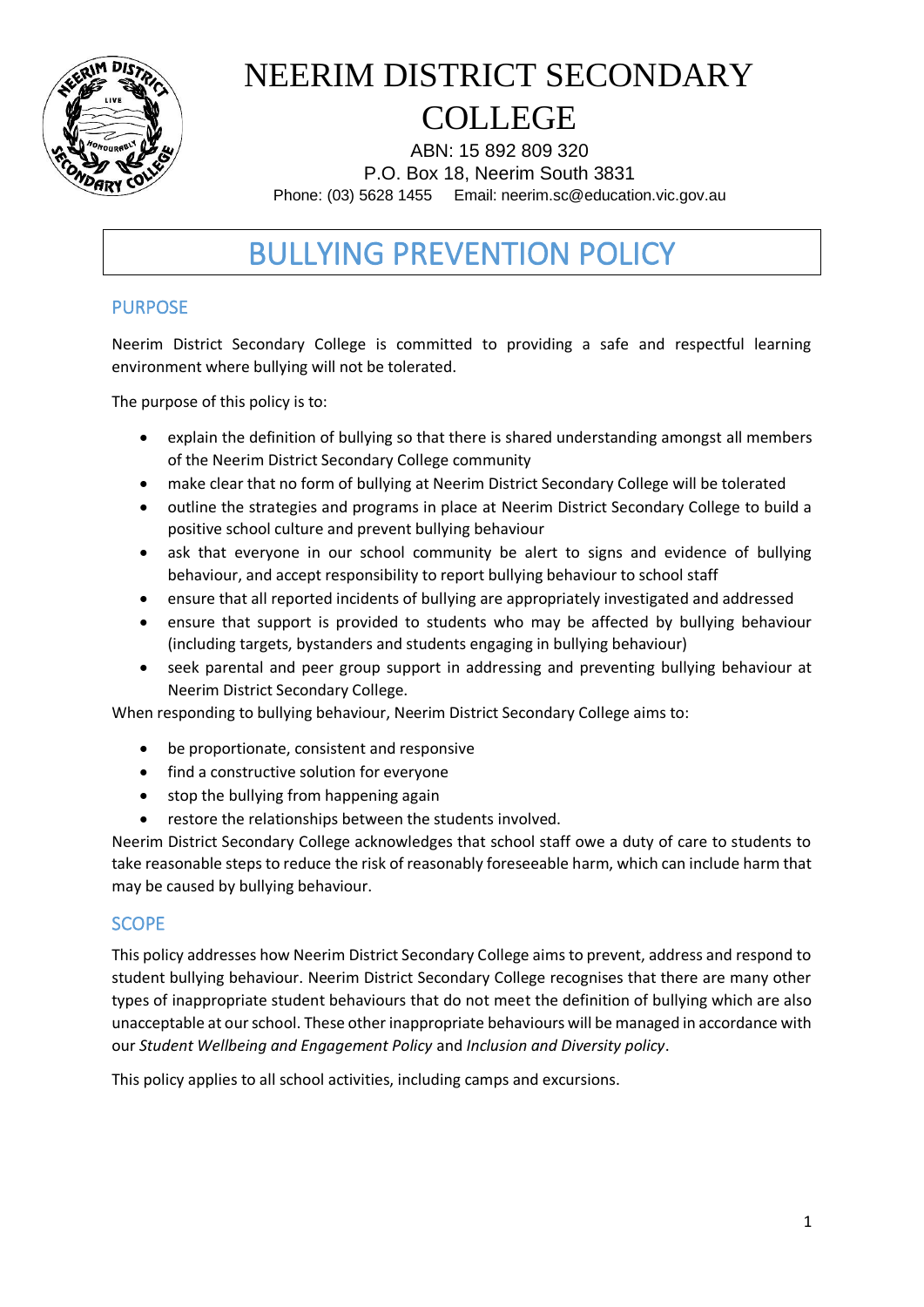

ABN: 15 892 809 320 P.O. Box 18, Neerim South 3831 Phone: (03) 5628 1455 Email: neerim.sc@education.vic.gov.au

### **POLICY**

### Definitions

#### **Bullying**

In 2018 the Education Council of the Council of Australian Governments endorsed the following definition of bullying for use by all Australian schools:

*Bullying is an ongoing and deliberate misuse of power in relationships through repeated verbal, physical and/or social behaviour that intends to cause physical, social and/or psychological harm. It can involve an individual or a group misusing their power, or perceived power, over one or more persons who feel unable to stop it from happening.*

*Bullying can happen in person or online, via various digital platforms and devices and it can be obvious (overt) or hidden (covert). Bullying behaviour is repeated, or has the potential to be repeated, over time (for example, through sharing of digital records)*

*Bullying of any form or for any reason can have immediate, medium and long-term effects on those involved, including bystanders. Single incidents and conflict or fights between equals, whether in person or online, are not defined as bullying.* 

Bullying has three main features:

- It involves a misuse of power in a relationship
- It is ongoing and repeated, and
- It involves behaviours that can cause harm.

#### Bullying can be:

- 1. *direct* physical bullying e.g. hitting, tripping, and pushing or damaging property.
- 2. *direct* verbal bullying e.g. name calling, insults, homophobic or racist remarks, verbal abuse.
- 3. *indirect* bullying e.g. spreading rumours, playing nasty jokes to embarrass and humiliate, mimicking, encouraging others to socially exclude a person and/or damaging a person's social reputation or social acceptance.

*Cyberbullying* is direct or indirect bullying behaviours using digital technology. For example via a mobile device, computers, chat rooms, email, social media, etc. It can be verbal, written and include images, video and/or audio.

#### **Other distressing and inappropriate behaviours**

Many distressing and inappropriate behaviours may not constitute bullying even though they are unpleasant. Students who are involved in or who witness any distressing and inappropriate behaviours should report their concerns to school staff and our school will follow the Student Wellbeing and Engagement Policy.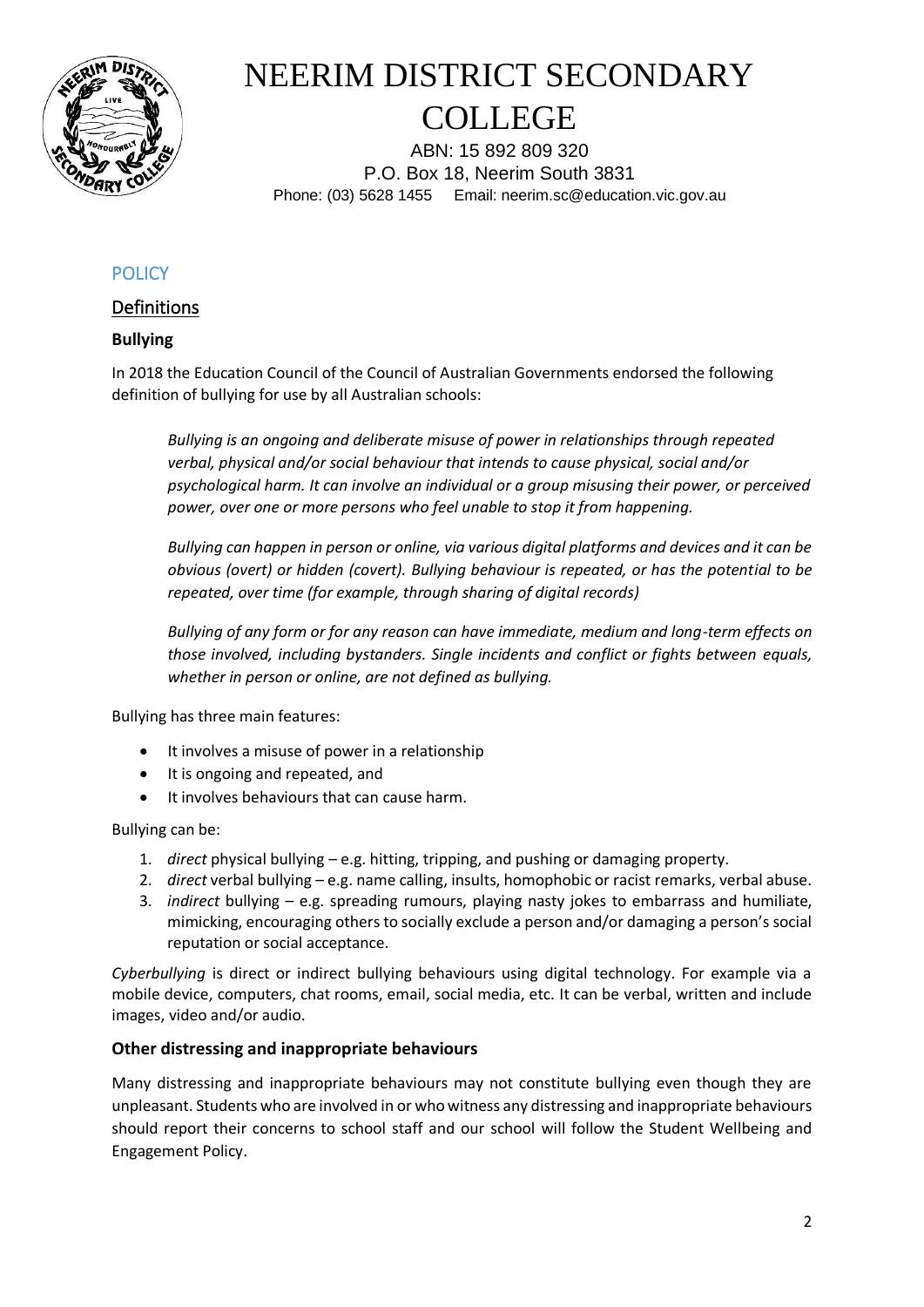

ABN: 15 892 809 320 P.O. Box 18, Neerim South 3831 Phone: (03) 5628 1455 Email: neerim.sc@education.vic.gov.au

*Mutual conflict* involves an argument or disagreement between people with no imbalance of power. In incidents of mutual conflict, generally, both parties are upset and usually both want a resolution to the issue. Unresolved mutual conflict can develop into bullying if one of the parties targets the other repeatedly in retaliation.

*Social rejection or dislike* is not bullying unless it involves deliberate and repeated attempts to cause distress, exclude or create dislike by others.

*Single-episode acts* of nastiness or physical aggression are not the same as bullying. However, single episodes of nastiness or physical aggression are not acceptable behaviours at our school and may have serious consequences for students engaging in this behaviour. Neerim District Secondary College will use its Student Wellbeing and Engagement Policy to guide a response to single episodes of nastiness or physical aggression.

*Harassment* is language or actions that are demeaning, offensive or intimidating to a person. It can take many forms, including sexual harassment and disability harassment. Further information about these two forms of harassment, including definitions, is set out in our Inclusion and Diversity Policy. Harassment of any kind will not be tolerated at Neerim District Secondary College and may have serious consequences for students engaging in this behaviour. Neerim District Secondary College will use its Student Wellbeing and Engagement Policy to guide a response to students demonstrating harassing behaviour, unless the behaviour also constitutes bullying, in which case the behaviour will be managed in accordance with this Bullying Prevention Policy.

### BULLYING PREVENTION

Neerim District Secondary College has a number of programs and strategies in place to build a positive and inclusive school culture. We strive to foster a school culture that prevents bullying behaviour by modelling and encouraging behaviour that demonstrates acceptance, kindness and respect.

Bullying prevention at Neerim District Secondary College is proactive and is supported by research that indicates that a whole school, multifaceted approach is the most effect way to prevent and address bullying. At our school:

- We have a positive school environment that provides safety, security and support for students and promotes positive relationships and wellbeing.
- We strive to build strong partnerships between the school, families and the broader community that means all members work together to ensure the safety of students.
- Teachers are encouraged to incorporate classroom management strategies that discourage bullying and promote positive behaviour.
- A range of year level incursions and programs are planned for each year to raise awareness about bullying and its impacts.
- In the classroom, our social and emotional learning curriculum teaches students what constitutes bullying and how to respond to bullying behaviour assertively. This promotes resilience, assertiveness, conflict resolution and problem solving.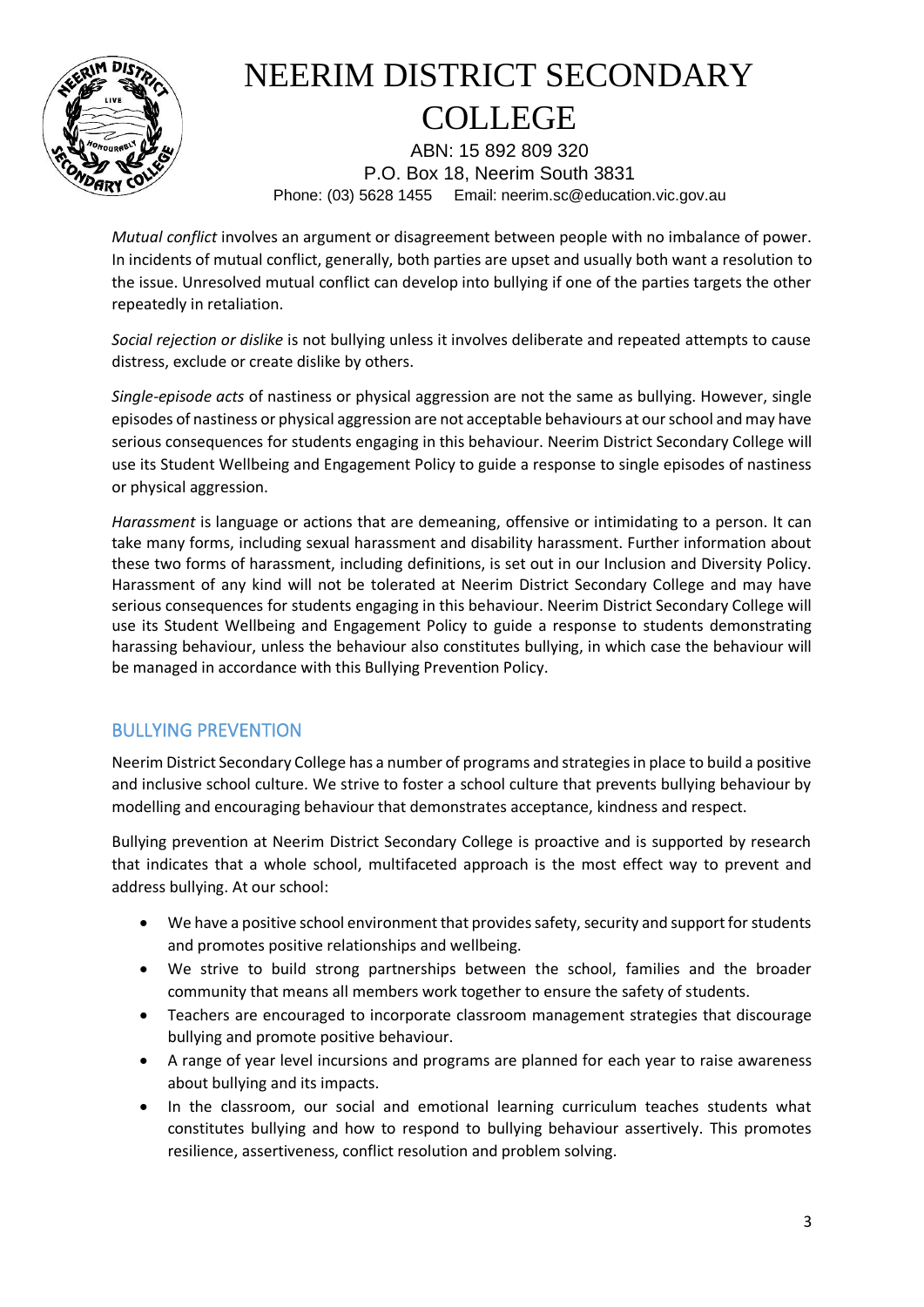

ABN: 15 892 809 320 P.O. Box 18, Neerim South 3831 Phone: (03) 5628 1455 Email: neerim.sc@education.vic.gov.au

- The Peer Support Program encourages positive relationships between students in different year levels. We seek to empower students to be confident communicators and to resolve conflict in a non-aggressive and constructive way.
- Students are encouraged to look out for each other and to talk to teachers and older peers about any bullying they have experienced or witnessed.
- We participate in the National Day of Action against Bullying and Violence.

For further information about our engagement and wellbeing initiatives, please see our Student Wellbeing and Engagement policy/Student Engagement Policy.

### INCIDENT RESPONSE

#### Reporting concerns to Neerim District Secondary College

Bullying complaints will be taken seriously and responded to sensitively at our school.

Students who may be experiencing bullying behaviour, or students who have witnessed bullying behaviour, are encouraged to report their concerns to school staff as soon as possible.

Our ability to effectively reduce and eliminate bullying behaviour is greatly affected by students and/or parents and carers reporting concerning behaviour as soon as possible, so that the responses implemented by Neerim District Secondary College are timely and appropriate in the circumstances.

We encourage students to speak to your teacher/Year Level Coordinator. However, students are welcome to discuss their concerns with any trusted member of staff including teachers, wellbeing staff, school social worker etc.

Parents or carers who develop concerns that their child is involved in, or has witnessed bullying behaviour at Neerim District Secondary College should contact the Principal, Jacqueline Veal by phone on 03 5628 1455 or by email directed to Jacqueline.Veal@education.vic.gov.au.

#### Investigations

When notified of alleged bullying behaviour, school staff are required to:

- 1. record the details of the allegations in Compass and
- 2. inform the Principal or the relevant Year Level Coordinator.

The Year Level Coordinator is responsible for investigating allegations of bullying in a timely and sensitive manner. To appropriately investigate an allegation of bullying, the Principal may:

- speak to the those involved in the allegations, including the target/s, the students allegedly engaging in bullying behaviour/s and any witnesses to the incidents
- speak to the parents of the students involved
- speak to the teachers of the students involved
- take detailed notes of all discussions for future reference
- obtain written statements from all or any of the above.

All communications with the Principal in the course of investigating an allegation of bullying will be managed sensitively. Investigations will be completed as quickly as possible to allow for the behaviours to be addressed in a timely manner.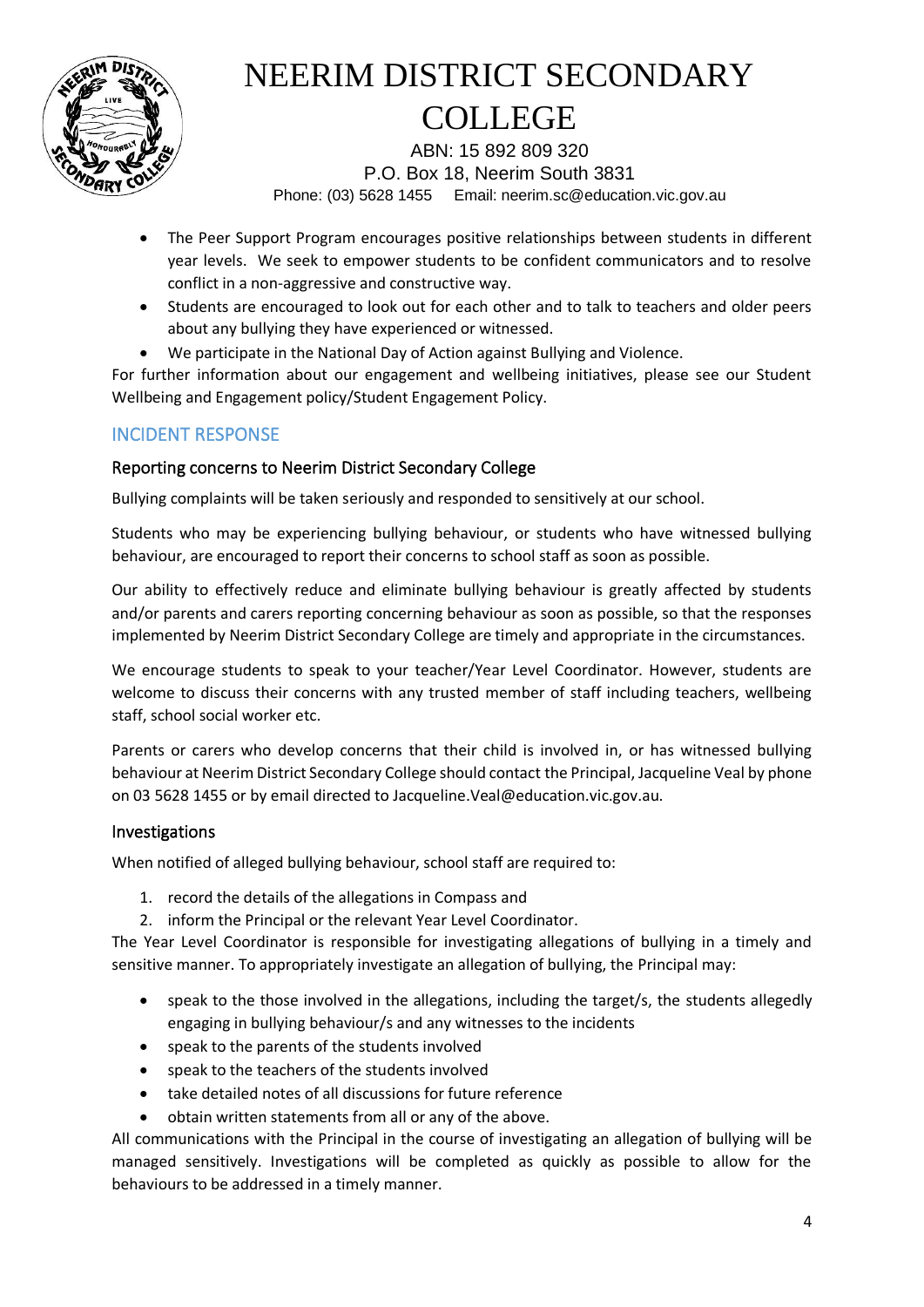

ABN: 15 892 809 320 P.O. Box 18, Neerim South 3831 Phone: (03) 5628 1455 Email: neerim.sc@education.vic.gov.au

The objective of completing a thorough investigation into the circumstances of alleged bullying behaviour is to determine the nature of the conduct and the students involved. A thorough understanding of the alleged bullying will inform staff about how to most effectively implement an appropriate response to that behaviour.

Serious bullying, including serious cyberbullying, is a criminal offence and may be referred to Victoria Police. For more information, see: [Brodie's Law.](http://www.education.vic.gov.au/about/programs/bullystoppers/Pages/advicesheetbrodieslaw.aspx)

### Responses to bullying behaviours

When the Principal has sufficient information to understand the circumstances of the alleged bullying and the students involved, a number of strategies may be implemented to address the behaviour and support affected students in consultation with the Student Wellbeing Team, teachers, SSS, Assistant Principal, Principal, Department of Education and Training specialist staff etc.

There are a number of factors that will be considered when determining the most appropriate response to the behaviour. When making a decision about how to respond to bullying behaviour, Neerim District Secondary College will consider:

- the age and maturity of the students involved
- the severity and frequency of the bullying, and the impact it has had on the target student
- whether the student/s engaging in bullying behaviour have displayed similar behaviour before
- whether the bullying took place in a group or one-to-one context
- whether the students engaging in bullying behaviour demonstrates insight or remorse for their behaviour
- the alleged motive of the behaviour, including any element of provocation.

The Principal may implement all, or some of the following responses to bullying behaviours:

- Offer counselling support to the target student or students, including referral to the Student Wellbeing Team, SSS or an external provider.
- Offer counselling support to the students engaging in bullying behaviour, including referral to the Student Wellbeing Team, SSS or an external provider].
- Offer counselling support to affected students, including witnesses and/or friends of the target student, including referral to the Student Wellbeing Team, SSS or an external provider.
- Facilitate a restorative practice meeting with all or some of the students involved. The objective of restorative practice is to repair relationships that have been damaged by bringing about a sense of remorse and restorative action on the part of the person who has bullied someone and forgiveness by the person who has been bullied.
- Facilitate a mediation between some or all of the students involved to help to encourage students to take responsibility for their behaviour and explore underlying reasons for conflict or grievance. Mediation is only suitable if all students are involved voluntarily and demonstrate a willingness to engage in the mediation process.
- Facilitate a process using the Support Group Method, involving the target student(s), the students engaging in bullying behaviour and a group of students who are likely to be supportive of the target(s).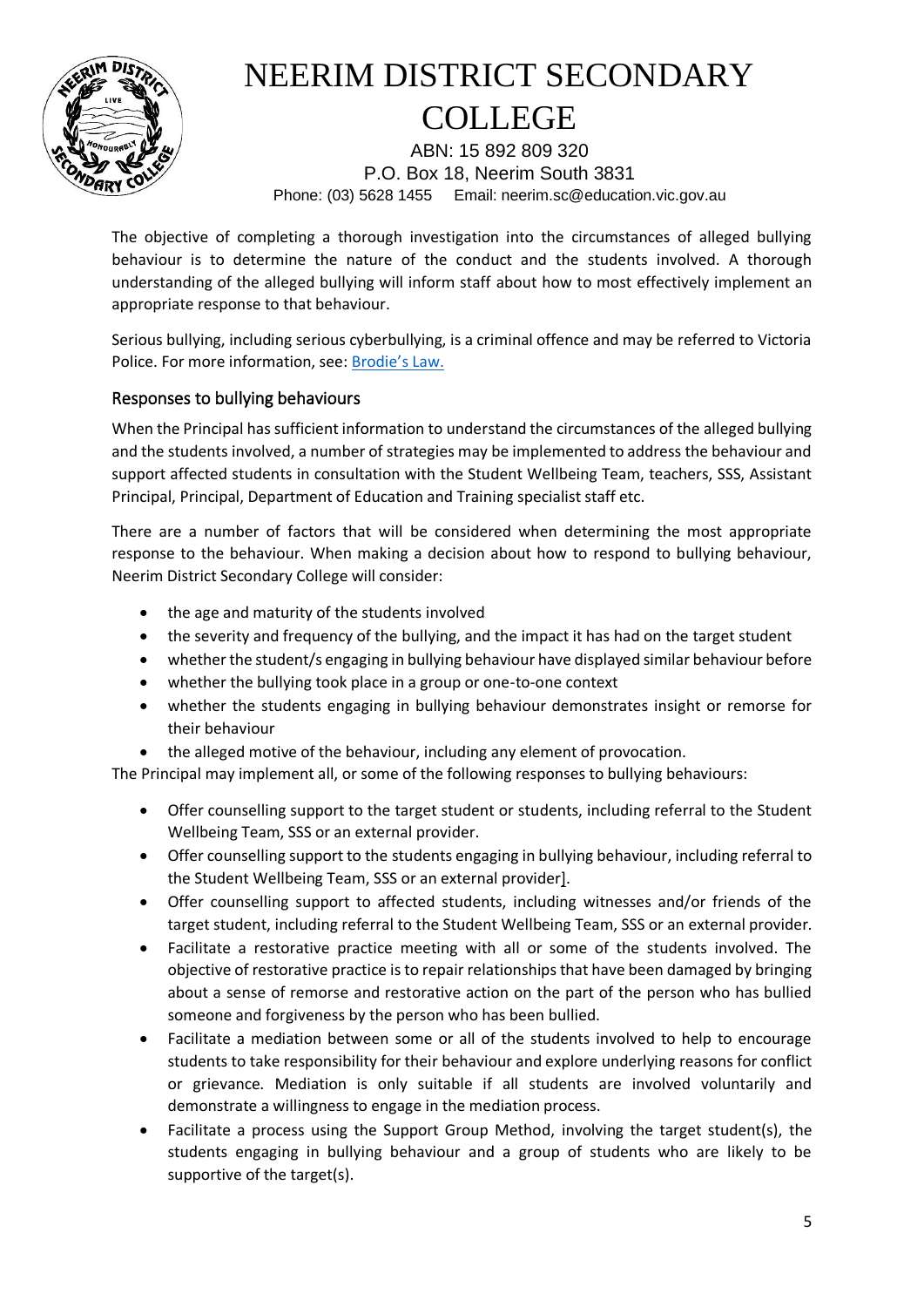

ABN: 15 892 809 320 P.O. Box 18, Neerim South 3831 Phone: (03) 5628 1455 Email: neerim.sc@education.vic.gov.au

- Implement a Method of Shared Concern process with all students involved in the bullying.
- Facilitate a Student Support Group meeting and/or Behaviour Support Plan for affected students.
- Prepare a Safety Plan or Individual Management Plan restricting contact between target and students engaging in bullying behaviour.
- Provide discussion and/or mentoring for different social and emotional learning competencies of the students involved, including connect affected students with an older Student Mentor, resilience programs, etc.
- Monitor the behaviour of the students involved for an appropriate time and take follow up action if necessary.
- Implement year group targeted strategies to reinforce positive behaviours, for example Peer Support.
- Implement disciplinary consequences for the students engaging in bullying behaviour, which may include removal of privileges, detention, suspension and/or expulsion consistent with our Student Wellbeing and Engagement policy, the Ministerial Order on Suspensions and Expulsions and any other relevant Department policy.

Neerim District Secondary College understands the importance of monitoring and following up on the progress of students who have been involved in or affected by bullying behaviour. Where appropriate, school staff will also endeavour to provide parents and carers with updates on the management of bullying incidents.

The Principal is responsible for maintaining up to date records of the investigation of and responses to bullying behaviour.

### FURTHER INFORMATION AND RESOURCES

This policy should be read in conjunction with the following school policies:

- Statement of Values and School Philosophy
- Student Wellbeing and Engagement Policy
- Parent Complaints policy
- Duty of Care Policy
- Inclusion and Diversity Policy

The following websites and resources provide useful information on prevention and responding to bullying, as well as supporting students who have been the target of bullying behaviours:

- [Bully Stoppers](https://bullyingnoway.gov.au/PreventingBullying/Planning/Pages/School-policy.aspx)
- [Kids Helpline](https://kidshelpline.com.au/)
- [Lifeline](https://www.lifeline.org.au/)
- [Bullying. No way!](https://bullyingnoway.gov.au/PreventingBullying/Planning/Pages/School-policy.aspx)
- [Student Wellbeing Hub](https://www.studentwellbeinghub.edu.au/)
- [Office of the eSafety Commissioner](https://www.esafety.gov.au/)
- [Australian Student Wellbeing Framework](https://www.studentwellbeinghub.edu.au/resources/detail?id=dd6b5222-d5c5-6d32-997d-ff0000a69c30#/)